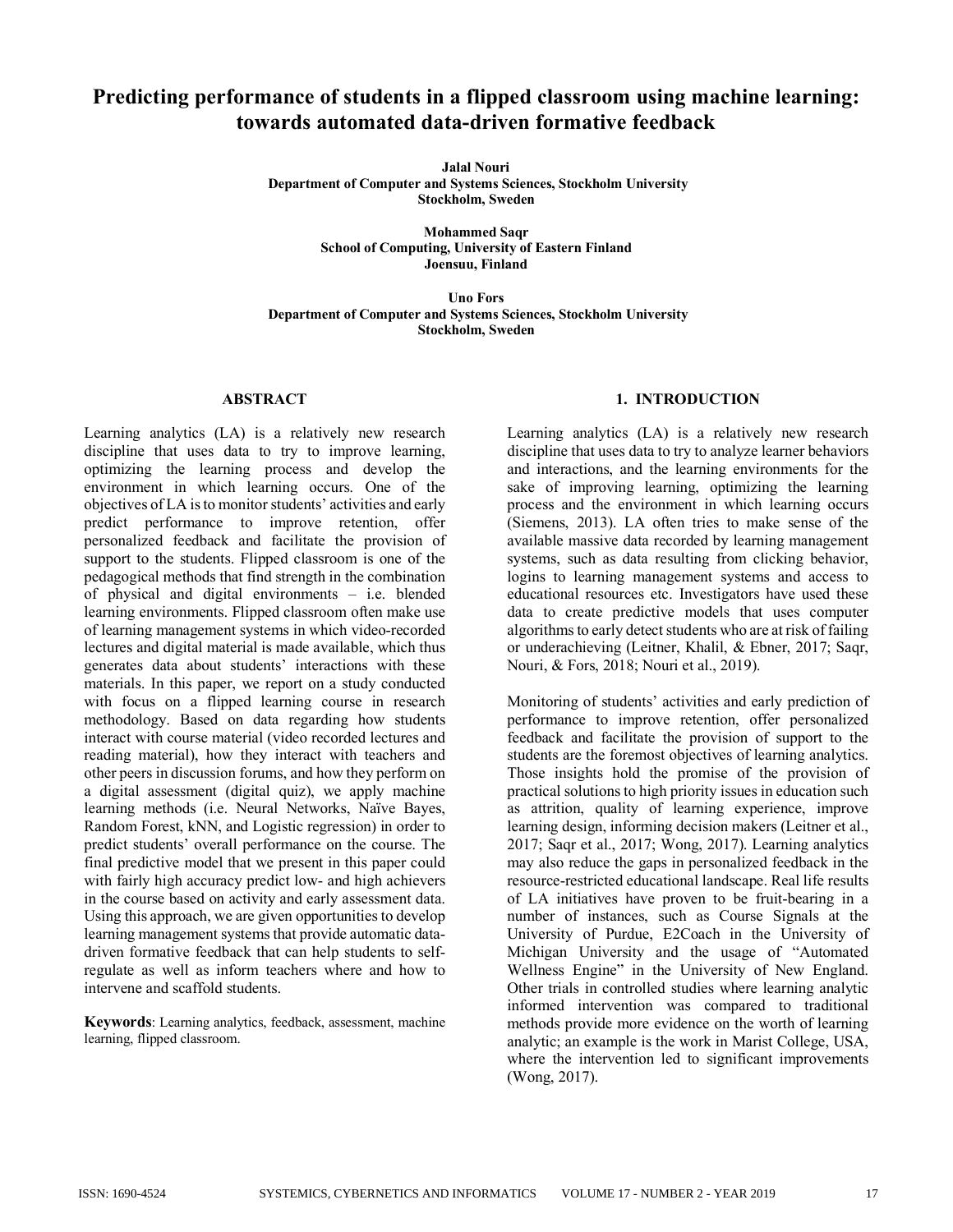While early learning analytics results have showed promising results, they are still challenging to reproduce, generalize, or link to theory (Ga et al., 2016). These challenges call for a revision of the approach, an approach that increasesthe depth and width of data collection to data that are more representative of students' effort in learning (Chen, 2015; Dawson, Mirriahi, & Gasevic, 2015; Ga et al., 2016). Some data sources have received little attention in the field of learning analytics, most notably assessment data and video data. Assessment is a significant source of feedback for students and educators alike. Moreover, assessment has always been known to drive students' learning and define the efforts of students in learning (Cubric & Tosic, 2011). In contrast to traditional methods of assessment, e-assessments generates large amount of information about students and curricula (Cubric & Tosic, 2011; Timmis, Broadfoot, Sutherland, & Oldfield, 2016; Saqr, 2017). Assessment data is still under-explored and largely under-developed, probably because researchers treat assessment as an outcome they work to optimize, rather than an integral part of the analytics data cycle. This might be even more interesting when using formative assessment data. However, harnessing the power of eassessment in analytics may probably help close the learning analytics data loop and add to the usefulness of learning analytics (Clow, 2012). Video data is another source of data that carries the potential of providing better insights and improvement the predictive models used nowadays. Video data are becoming increasingly common in blended learning such as flipped classroom scenarios (Nouri, 2016). In flipped classrooms, students rely on the video lectures as a major source of information. Previous research in the field of video analytics reported that frequent video views correlates with better levels of cognition and thinking as well as performance progress (Giannakos, Chorianopoulos, & Chrisochoides, 2015).

In this paper, we report on a study performed with focus on a flipped learning course in research methodology. Based on data regarding how students interact with course material (video lectures and reading material), how they interact with teachers and other peersin discussion forums, and how they perform on a digital assessment (digital quiz), we apply machine learning methods in order to predict students' performance on the course.

## **2. METHOD**

# **Study context**

Data was collected in a course on research methodology at Stockholm University that was given in autumn 2017. The course used flipped classroom methodology as basis meaning in this case that a large portion of the lectures were made available in digital format in an online environment. The course focused on in this study prepares students for the bachelor thesis with respect to scientific methodology and communication. The learning objectives are on the one hand to facilitate students understanding of the fundamentals of re- search strategies, data-collection methods, and analysis methods, and on the other hand to familiarize students with application of qualitative and quantitative methods of analysis. Put differently, the course aimed at equipping students with conceptual knowledge (an understanding of scientific methods), and procedural knowledge (application of analysis methods and scientific writing). The course was divided into three parts with three different examination tasks that was the basis of the final grade on the course. The first part concerned gaining a theoretical understanding of the fundamentals of research strategies, data-collection methods, and analysis methods. The pedagogical structure for this part comprised of independent reading of course literature. Students reading of the course literature was supported by three longer video lectures (in average 60 min each), one traditional campus lecture (teacher presenting and summarizing the fundamentals of research strategies), and one interactive flipped classroom lecture.

The second part was a practical qualitative analysis project that students conducted in groups of two. The task of this project was to use a qualitative analysis method to analyse qualitative interview data and communicate the results in a report following scientific standards of qualitative data presentation. During this project, the students were supported by five digital lectures (in average 35 min each), three flipped lectures on campus, and digital supervision through the learning management system. In the three flipped lectures on campus students worked with their projects and were scaffolded by several teachers that answered questions and provided feedback. When the teachers identified common misunderstandings, or needs among the students, they provided elaborated explanations to the whole class. The examination of the second part comprised of a written group report.

The third part of the course was similar to the second part, comprising of a project with a focus on using quantitative methods to analyse a questionnaire and communicate the results according to scientific standards of quantitative result presentation. During this project, the students were supported by seven video lectures (in average 30 min each), three flipped lectures in class with teachers scaffolding practical work, and digital supervision in the learning management system. The videos covered the theoretical fundamentals of descriptive and inferential statistics as well as how different statistical tests can be performed and interpreted in SPSS. The examination of the third part comprised of a written group report. All video lectures made available to the students during the course were produced by teachers and researchers in a professional video studio at Stockholm University. The video lectures were specifically tailored for the course.

## **Data collection and data processing**

We informed the participating students in the beginning of the course about that we were collecting digital data about their learning processes and interactions with learning material in the online environment used during the course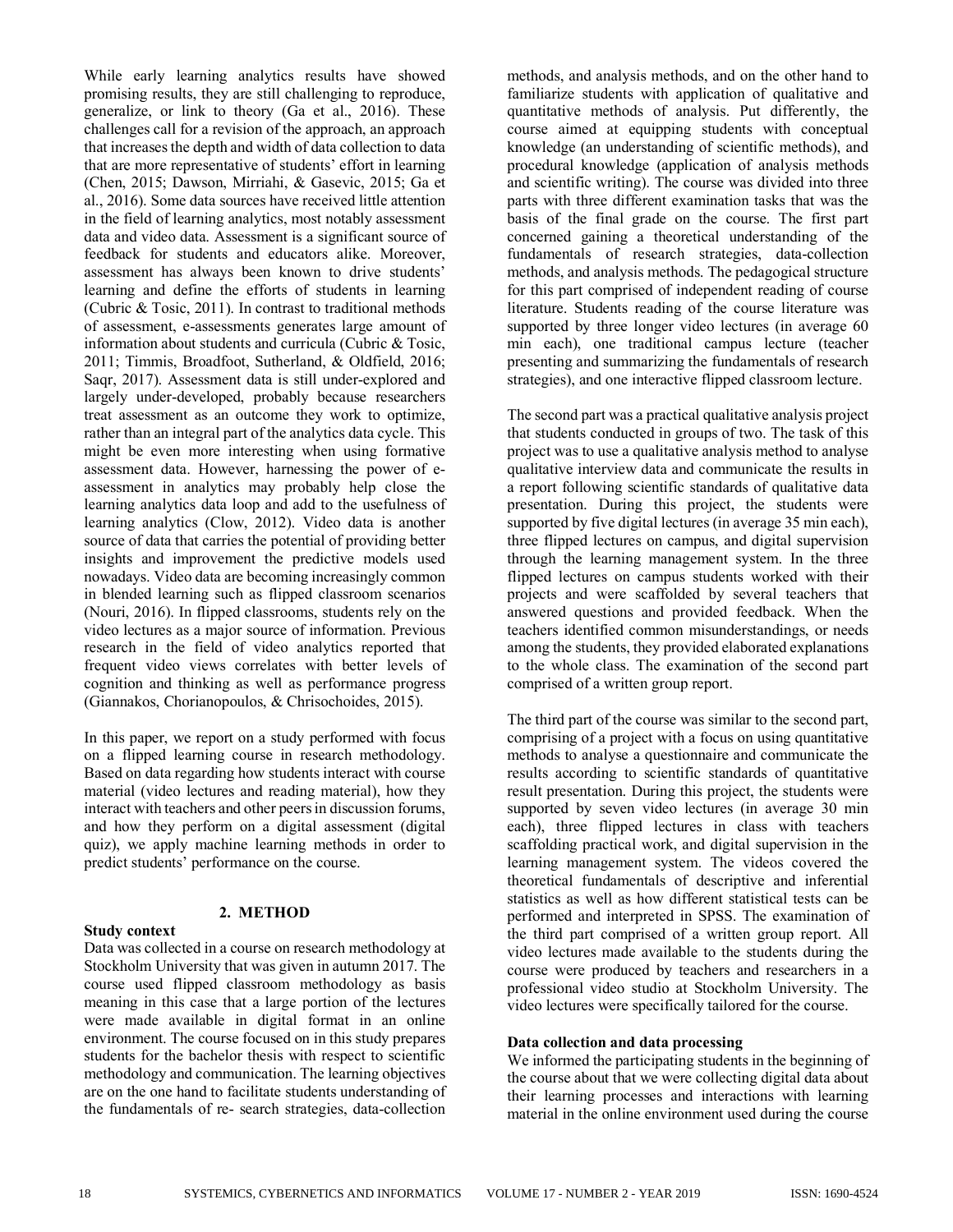(Moodle learning management system) and asked for consent. The data collected and analyzed is based only on the students (n=251) that gave consent for this research, making sure ethical requirements are met.

Using a Moodle plugin, we performed database queries collecting the following data (features):

- Results on digital quiz (total score and score on individual quiz questions)
- Interactions with available video lectures and reading material (captured in clicks)
- Interactions with teachers in digital forums (no. of posts)
- Interactions with other students in digital forums (no. of posts)

In total, we collected data for 55 features that were used for the final predictive models. We also collected data regarding the students' final grades on the course. This variable, which was used as a target variable, was transformed into a categorical variable representing lowand high achievers (grade A-B for high achievers, and C-F for low achievers). Data were inspected and explored for corrupted, missing, or incomplete records. Collected data were combined with performance data in a single table. IDs and identifying information were removed to completely anonymize the data.

#### **Data analysis**

We performed descriptive statistical analysis using SPSS. Spearman correlation test was performed to investigate the correlation between performance on digital quiz and course performance. We then performed predictive analytics using several machine learning models (Naïve Bayes, Logistic regression, kNN, Neural Network, and Random Forest) in order to investigate if student's interactions (and absence of interactions) with available online material as well as their performance on the digital quiz could predict how well they performed on course level in terms of low- and high performance. 55 features were used in these models with performance on course level measured in low- and high achievers as target variable. Features were ranked using information gain ratio. To prevent overfitting 10-fold cross-validation was performed.

# **3. RESULTS**

Table 1 below presents descriptive statistics concerning students' performance on course. As can be seen in the table, the total number of participating students on the course were n=251, of which approximately 90% passed the course, 80% passed the digital examination in the first attempt. Among the students that passed the course, approximately 63% were low-achieving and 37% highachieving on course level, and approximately the same proportion of low- and high achievers in terms of performance on the digital examination.

| <b>Table 1. Descriptive statistics</b> |     |               |       |           |
|----------------------------------------|-----|---------------|-------|-----------|
|                                        | n   | $\frac{6}{9}$ | М     | <b>SD</b> |
| Students on course                     | 251 |               |       |           |
| Passing students on                    |     |               |       |           |
| digital quiz                           | 197 | 79.49         |       |           |
| Failing students                       |     |               |       |           |
| on digital quiz                        | 54  | 21.51         |       |           |
| Passing students on course             | 225 | 89.64         |       |           |
| Failing students on course             | 26  | 10.35         |       |           |
| Average student grade                  |     |               |       |           |
| on digital quiz                        | 225 |               | 9.21  | 2.77      |
| Average student grade                  |     |               |       |           |
| on course                              | 225 |               | 3.14  | 0.93      |
| Low & High achievers                   |     |               |       |           |
| on quiz                                | 223 |               |       |           |
| Low                                    | 148 | 66.37         | 7.62  | 1.86      |
| High                                   | 75  | 33.63         | 12.33 | 1.13      |
| Low & High achievers                   |     |               |       |           |
| on course                              | 225 |               |       |           |
| Low                                    | 141 | 62.67         | 2.55  | 0.61      |
| High                                   | 84  | 37.33         | 4.13  | 0.34      |

When performing a correlation analysis, we could not see any significant correlation between performance on the digital quiz and the final grade  $(r=0.09, p>0.05)$ .

# **Predicting performance on course based on online activities and digital quiz**

We performed predictive analytics using several machine learning models (Naïve Bayes, Logistic regression, kNN, Neural Network, and Random Forest) in order to investigate if student's interactions (and absence of interactions) with available online material as well as their performance on the digital quiz could predict how well they performed on course level in terms of low- and high performance. Number of clicks with all available digital learning resources was used as features, as well as score on individual quiz questions and total score of quiz. In table 2 we see how well the different models performed. The kNN model was the best performing model with highest accuracy (81%) and AUC levels.

| Table 2. Prediction accuracy and ROC |          |            |  |  |
|--------------------------------------|----------|------------|--|--|
| Model                                | Accuracy | <b>AUC</b> |  |  |
| kNN                                  | 0.81     | 0.73       |  |  |
| Logistic regression                  | 0.77     | 0.68       |  |  |
| Naïve Bayes                          | 0.73     | 0.59       |  |  |
| Random Forest                        | 0.69     | 0.67       |  |  |
| Neural Network                       | 0.65     | 0 64       |  |  |

In table 3 below we see a confusion matrix for the kNN model. As can be seen, the kNN model proved to predict the low achievers with a fairly high precision, 78% of the actual low achievers were correctly predicted, and 70 % of the high achievers.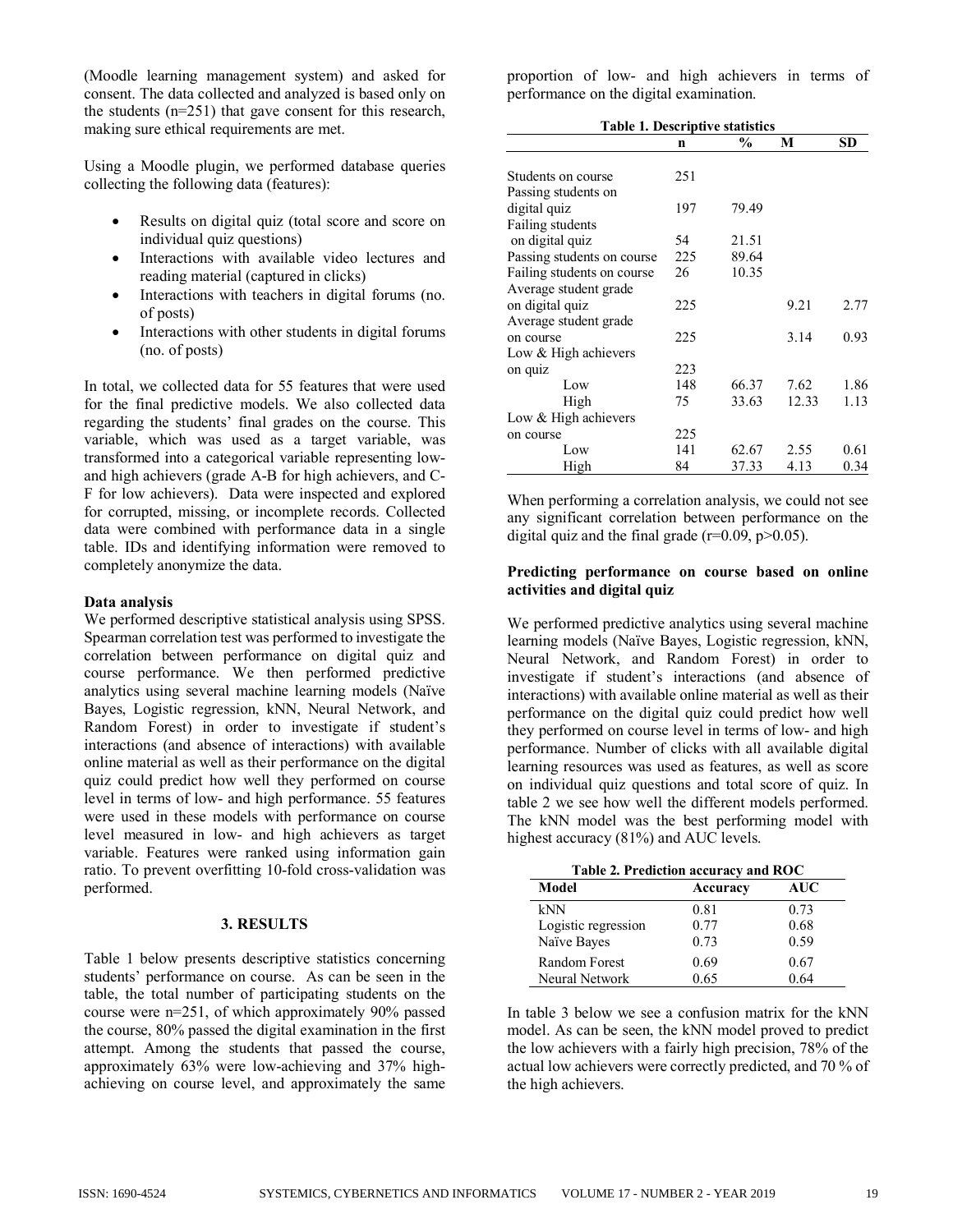| Table 3. Prediction of low and high achievers using kNN |  |  |
|---------------------------------------------------------|--|--|
|                                                         |  |  |

|                | True High | True | Class precision |
|----------------|-----------|------|-----------------|
|                |           | Low  |                 |
| Predicted High | 58        |      | 64%             |
| Predicted Low  | 24        | 111  | 79%             |
| Class recall   | 70%       | 78%  |                 |

These results tell us that performance on course level can be predicted by a fairly high accuracy based on students' online activity data and their performance on a digital quiz. Furthermore, we can also see what features (online activities/resources) that had most weight in term of gain ratio (see table 4). In this case, the digital quiz stood out among the features, followed by a number of central video lectures covering the basics of research methodology. Such information can be used to provide formative feedback (and automatic recommendations) to students and teachers and be the basis of early-warning systems. The information produced can also be used to inform the development of the assessment instrument (digital quiz) as well as course design.

|  |  |  | Table 4. Weights of 7 features with highest information gain |  |
|--|--|--|--------------------------------------------------------------|--|
|  |  |  |                                                              |  |

| <b>Features</b>                       | Weights |
|---------------------------------------|---------|
| Grade on digital quiz                 | 10      |
| What is science? Video Lecture 1      | 0.27    |
| What is science? Video Lecture 4      | 0.25    |
| What is science? Video Lecture 2      | 0.25    |
| What is science? Video Lecture 3      | 0.24    |
| Quantitative methods. Video lecture 1 | 0.22    |
| Qualitative methods. Video lecture 1  | 0.21    |

#### **4. CONCLUSIONS**

Flipped classroom is one of the pedagogical methods that find strength in the combination of physical and digital environments – i.e. blended learning environments. Flipped classroom often make use of learning management systems in which video lectures and digital material is made available, which thus generates data about students' interactions with these materials. In this paper, we took as departure point to study if and how data generated by students in a flipped classroom environment, data such as their clicks on video resources, interactions with peers and teachers, as well as assessment data, could be used to predict overall performance in a course. Using a total of 55 features in our predictive modelling, and especially when using the kNN machine learning algorithm, we were able to fairly accurately predict both low- and high achievers on the course. The analysis also resulted in the identification of features with the highest information gain.

Such an information, in combination with the predictive model, can be used as the basis of early-warning systems and as a basis for automated formative feedback mechanisms, i.e. creating awareness about students' performance and recommending resources/activities, that support students to self-regulate towards increased performance. Furthermore, the information provided by the predictive analytics can be part of teachers monitoring practices and be used by teachers for interventions and provision of scaffolding in a data-driven manner.

#### **5. REFERENCES**

- Chen, B. (2015). From theory use to theory building in learning analytics: A commentary on "Learning Analytics to Support Teachers during Synchronous CSCL". *Journal of Learning Analytics*, *2*(2), 163–168. https://doi.org/10.18608/jla.2015.22.12
- Clow, D. (2012). The learning analytics cycle. *Proceedings of the 2nd International Conference on Learning Analytics and Knowledge - LAK '12*, 134. https://doi.org/10.1145/2330601.2330636
- Cubric, M., & Tosic, M. (2011). Towards automatic generation of e-assessment using semantic web technologies. *International Journal of E-Assessment*.
- Dawson, S., Mirriahi, N., & Gasevic, D. (2015). Importance of Theory in Learning Analytics in Formal and Workplace Settings. *Journal of Learning Analytics*, *2*(2), 1–4. https://doi.org/10.18608/jla.2015.22.1
- Ga, D., Dawson, S., Rogers, T., Gasevic, D., Ga??evi??, D., Dawson, S., … Gasevic, D. (2016). Internet and Higher Education Learning analytics should not promote one size fits all : The effects of instructional conditions in predicting academic success. *Internet and Higher Education*, *28*, 68–84. https://doi.org/10.1016/j.iheduc.2015.10.002
- Giannakos, M. N., Chorianopoulos, K., & Chrisochoides, N. (2015). Making Sense of Video Analytics: Lessons Learned from Clickstream Interactions, Attitudes, and Learning Outcome in a Video-Assisted Course, *16*(1), 260–283.
- Leitner, P., Khalil, M., & Ebner, M. (2017). Learning Analytics in Higher Education—A Literature Review. In A. Peña-Ayala (Ed.), *Learning Analytics: Fundaments, Applications* (Vol. 94, pp. 1–23). Cham: Springer International Publishing.
- Nouri, J. (2016). The flipped classroom: for active, effective and increased learning–especially for low achievers. *International Journal of Educational Technology in Higher Education*, *13*(1), 33.
- Nouri, J., Ebner, M., Ifenthaler, D., Saqr, M., Malmberg, J., Khalil, M., Viberg, O., Bruun, J., Conde-Gonzalez, M., Papamitsiou, Z. & Berthelsen, U. (2019). Efforts in Europe for Data-Driven Improvement of Education – A review of learning analytics research in six countries. International Journal of Learning Analytics and Artificial Intelligence for Education. 1(1).
- Saqr, M. (2017). Assessment analytics: The missing step. *International Journal of Health Sciences*.
- Saqr, M., Nouri, J. Fors, U. (2018). Time to focus on the temporal dimension of learning. A learning analytics study of the temporal patterns of students' interactions and self-regulation. International Journal of Technology Enhanced Learning.
- Siemens, G. (2013). Learning Analytics: The Emergence of a Discipline. *American Behavioral Scientist*, *57*(10), 1380–1400.

https://doi.org/10.1177/0002764213498851